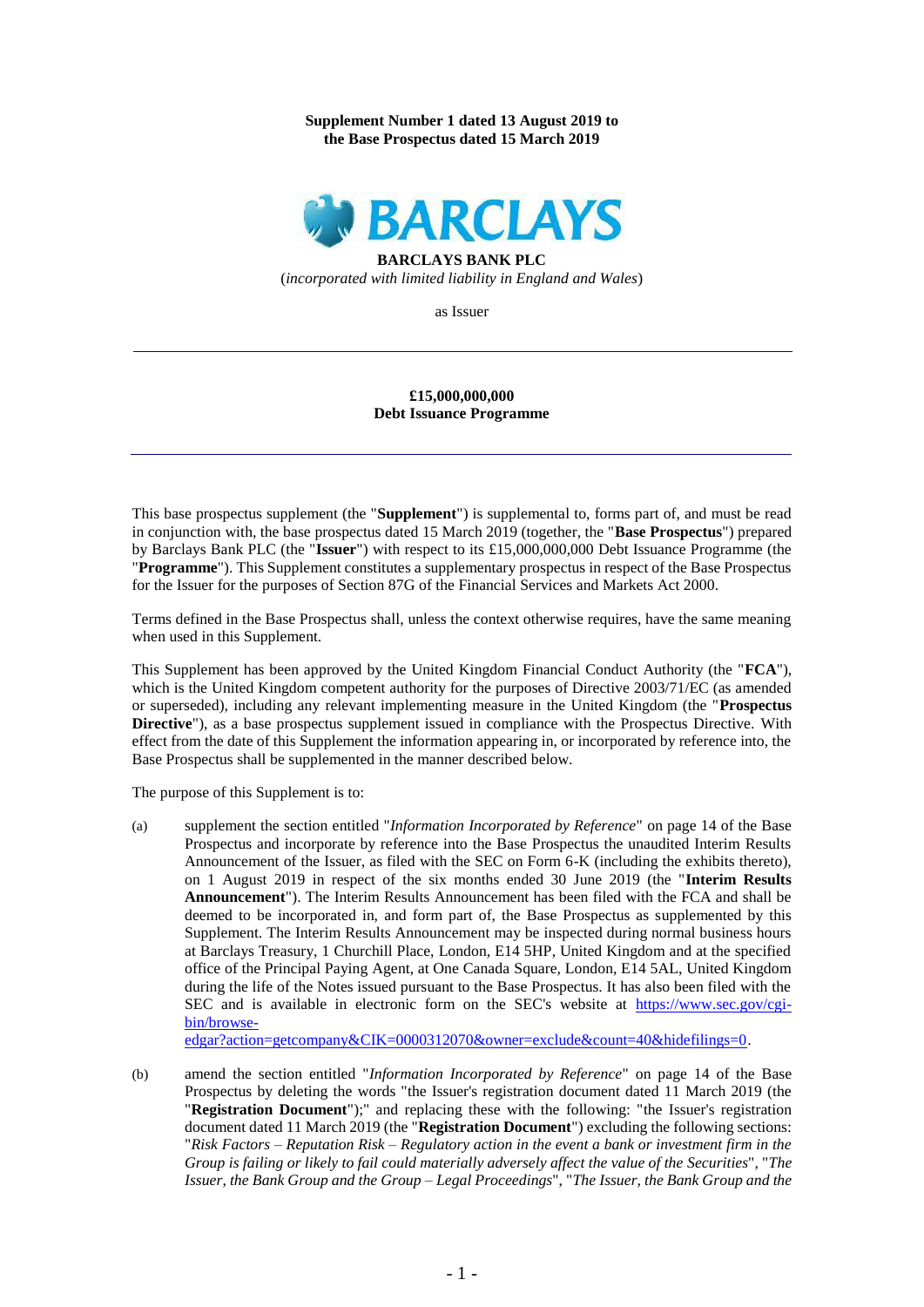*Group – Directors*", "*General Information – Significant Change Statement*" and "*General Information – Legal Proceedings*";"

(c) amend the section entitled "*Risk Factors – Risks Relating to the Notes – Risks related to the structure of the Notes*" commencing on page 6 of the Base Prospectus by deleting the following sentence:

"A wide range of Notes may be issued under the Programme. A number of these Notes may have features which contain particular risks for potential investors. Set out below is a description of certain risks relating to the structure of the Notes:"

(d) amend the section entitled "*Risk Factors - Risks Relating to the Notes – Risks relating to the Notes generally*" commencing on page 9 of the Base Prospectus by deleting the following sentence:

"Set out below is a brief description of certain risks relating to the Notes generally."

(e) amend the section entitled "*Risk Factors - Risks relating to the market generally*" commencing on page 12 of the Base Prospectus by deleting the following sentence:

"Set out below is a brief description of the principal market risks, including liquidity risk, exchange rate risk, interest rate risk and credit risk:"

- (f) amend the sections entitled "*Risk Factors - Risks Relating to the Notes – Risks related to the structure of the Notes* " and "*Risk Factors - Risks Relating to the Notes – Risks relating to the Notes generally*" commencing on pages 6 and 9, respectively, of the Base Prospectus by replacing certain risk factors contained in those sections and supplementing the latter section with the updated information set out in the Annex to this Supplement;
- (g) replace the last sentence in the first paragraph of the risk factor "*Risks relating to Notes which are linked to "benchmarks"*" on page 7 of the Base Prospectus with the following:

Any such consequence could have a material adverse effect on any Notes linked to such a "benchmark", including possible adverse U.S. tax consequences.

(h) for clarity, the font size in the formula on page 41 of the Base Prospectus shall be adjusted such that the formula shall read as follows:

$$
\left[ \prod_{i=1}^{d_o} \left( 1 + \frac{SONIA_{i-pLBD} \; x \; n_i}{365} \right) - 1 \right] x \; \frac{365}{d}
$$

- (i) for clarity, the font size in the definitions of "ni" and "SONIAi-pLBD" on pages 41 and 42, respectively, of the Base Prospectus shall be adjusted such that the defined terms shall read as follows:  $n_i$  and SONIA<sub>i-pLBD</sub>.
- (j) supplement the section entitled "*The Issuer, the Bank Group and the Group*" on page 75 of the Base Prospectus with the following information:

# **Legal Proceedings**

For a description of the governmental, legal or arbitration proceedings that the Issuer and the Bank Group face, see Note 9 (*Provisions*) and Note 15 (*Legal, competition and regulatory matters*) to the financial statements of the Issuer as set out on page 34 and pages 37 to 44, respectively, of the Interim Results Announcement.

# **Directors**

The Directors of the Issuer, each of whose business address is 1 Churchill Place, London E14 5HP, United Kingdom, their functions in relation to the Issuer and their principle outside activities (if any) of significance to the Issuer are as follows: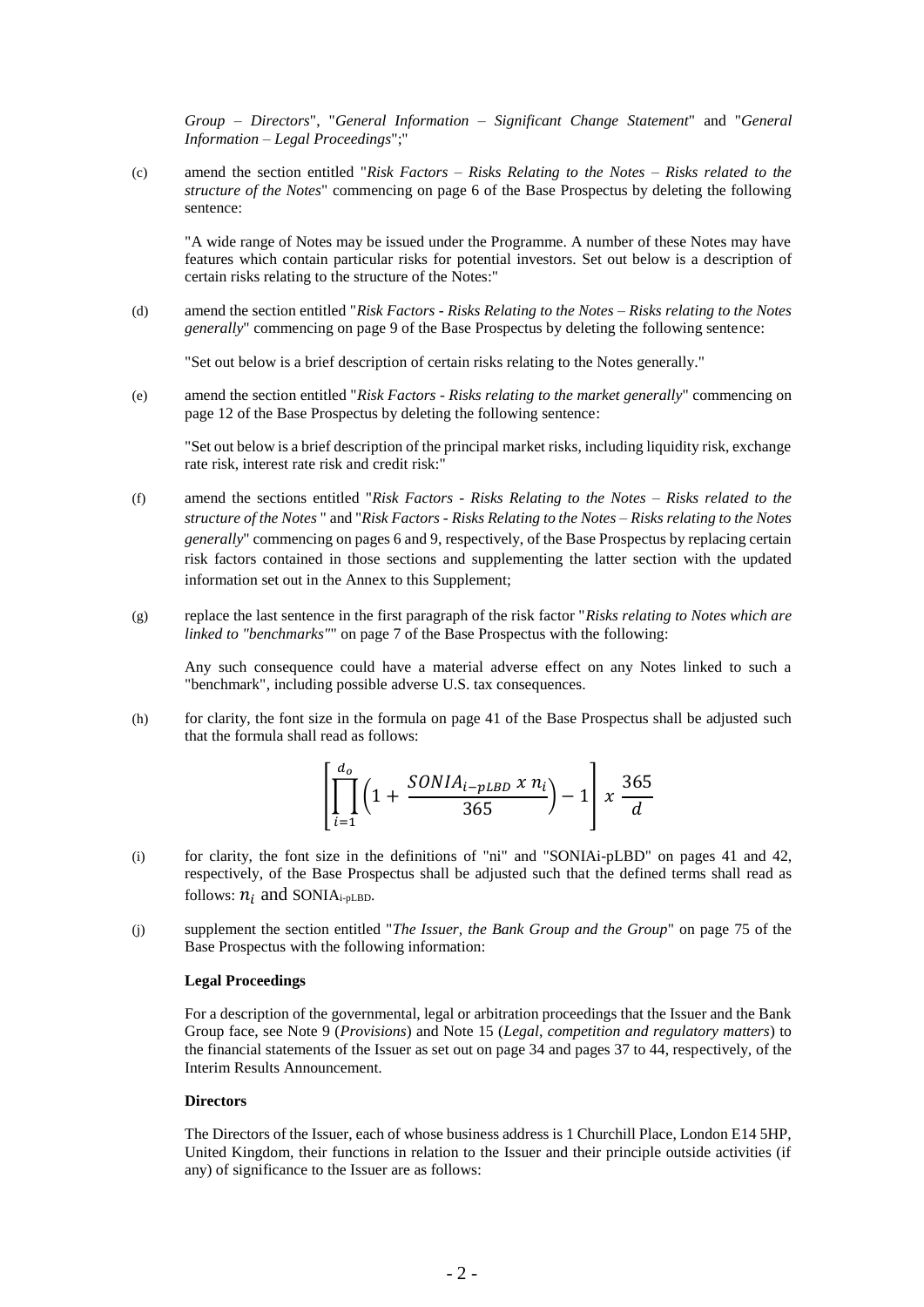| <b>Name</b>                 | <i><b>Issuer</b></i>                                          | $Function(s)$ within the Principal outside activities                                                                                                                                                                                                      |
|-----------------------------|---------------------------------------------------------------|------------------------------------------------------------------------------------------------------------------------------------------------------------------------------------------------------------------------------------------------------------|
| Nigel Higgins               | Non-Executive Director<br>and Interim Chairman <sup>[1]</sup> | Barclays PLC (Chairman and Non-Executive<br>Director); Sadler's Wells (Chairman); Tetra<br>Laval Group (Non-Executive Director)                                                                                                                            |
| James Staley                | <b>Chief Executive Officer</b>                                | Barclays PLC (Chief Executive Officer);<br>Institute of International Finance, Inc. (Board<br>Member); Bank Policy Institute (Board<br>Member)                                                                                                             |
| <b>Steven Ewart</b>         | <b>Chief Financial Officer</b>                                |                                                                                                                                                                                                                                                            |
| Peter Bernard               | Non-Executive Director                                        | Barclays US LLC (Chairman and Non-<br>Executive Director); Bowdoin College<br>(Trustee); Windrose Advisors (Advisor);<br>Massachusetts Audubon Society (Director)                                                                                          |
| Helen Keelan                | Non-Executive Director                                        | Barclays Bank Ireland PLC (Chairman and<br>Non-Executive Director); Barclays Capital<br>Securities Ltd (Non-Executive Director); PM<br>Group Ltd (Director)                                                                                                |
| Maria Ritcher               | Non-Executive Director                                        | Bessemer Trust (Director); Rexel Group<br>(Director); Anglo Gold Ashanti (Director)                                                                                                                                                                        |
| Jeremy Scott                | Non-Executive Director                                        | The Great Britain Sasakawa Foundation<br>(Trustee)                                                                                                                                                                                                         |
| Alex Thursby                | Non-Executive Director                                        | Group PLC<br>(Director);<br>Rank<br>Janheg<br>Investments PTE Ltd (Director);<br>Janheg<br>Carribean Ltd (Director); Eden Rivers Trust<br>(Trustee); Motive Labs Operations (Advisory<br>Board Member); Giggleswick School (Board<br>of Governors' Member) |
| Hélène Vletter-<br>van Dort | Non-Executive Director                                        | Intertrust N.V (Chair of supervisory Board);<br>NN Group N.V (Director); School of<br>Financial Law and Governance Rotterdam<br>(Professor); Koninklijke Brill N.V Protective<br>Foundation (Chair)                                                        |

[1] Nigel Higgins joined the Bank's Board as a Non-Executive Director with effect from 1 March 2019 and was appointed as the Interim Chairman of the Bank from 1 March 2019, subject to relevant approvals.

No potential conflicts of interest exist between any duties to the Issuer of the Directors listed above and their private interests or other duties.

(k) supplement the section entitled "*General Information*" commencing on page 88 of the Base Prospectus with the following information:

### **Significant Change Statement**

There has been no significant change in the financial or trading position of the Issuer and the Bank Group since 30 June 2019.

# **Legal Proceedings**

\_\_\_\_\_\_\_\_\_\_\_\_\_\_\_

Save as disclosed under Note 9 (*Provisions*) and Note 15 (*Legal, competition and regulatory matters*) to the financial statements of the Issuer as set out on page 34 and pages 37 to 44, respectively, of the Interim Results Announcement, there are no governmental, legal or arbitration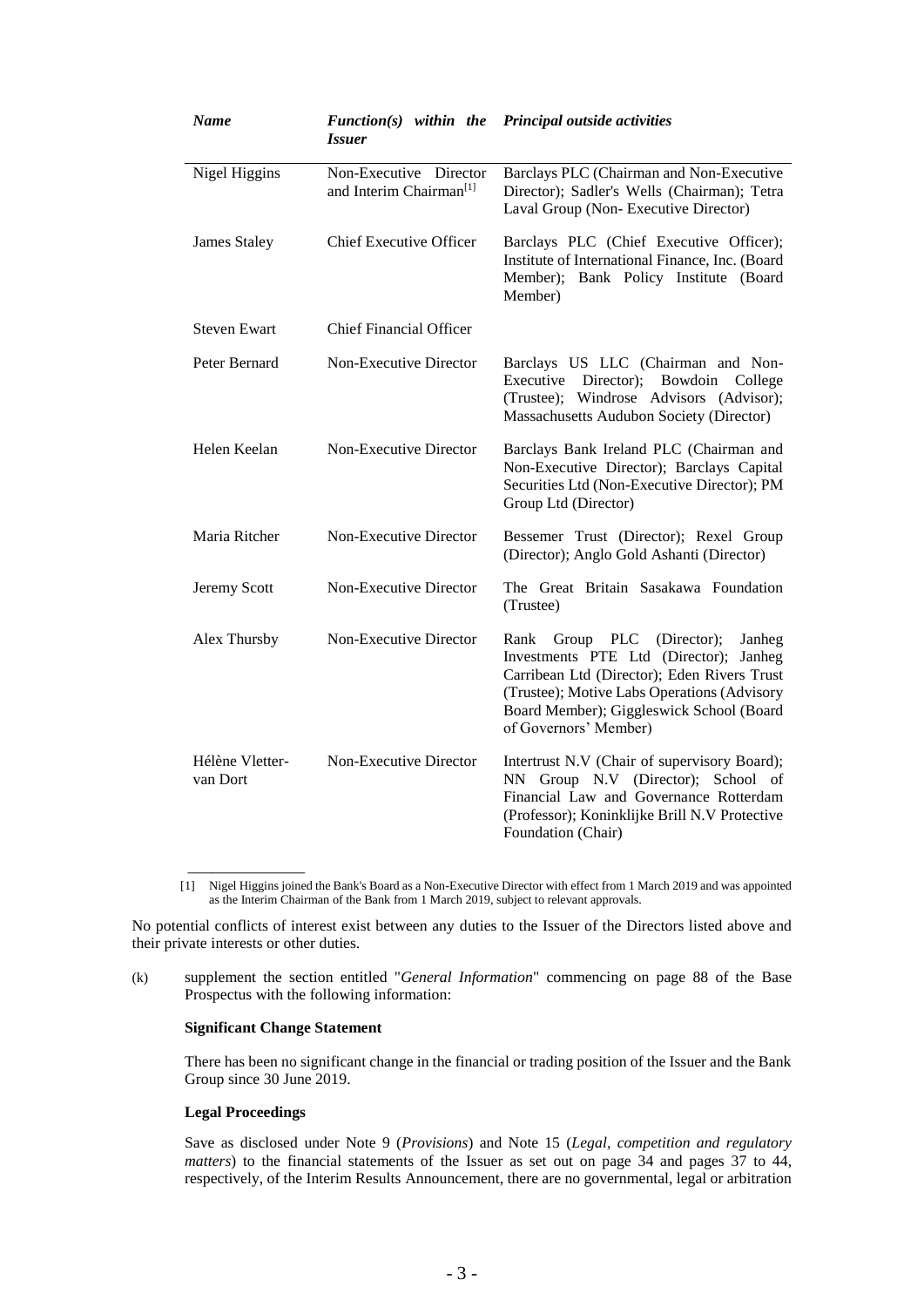proceedings (including any such proceedings which are pending or threatened of which the Issuer is aware), which may have or have had during the 12 months preceding the date of this Base Prospectus, a significant effect on the financial position or profitability of the Issuer and/or the Bank Group.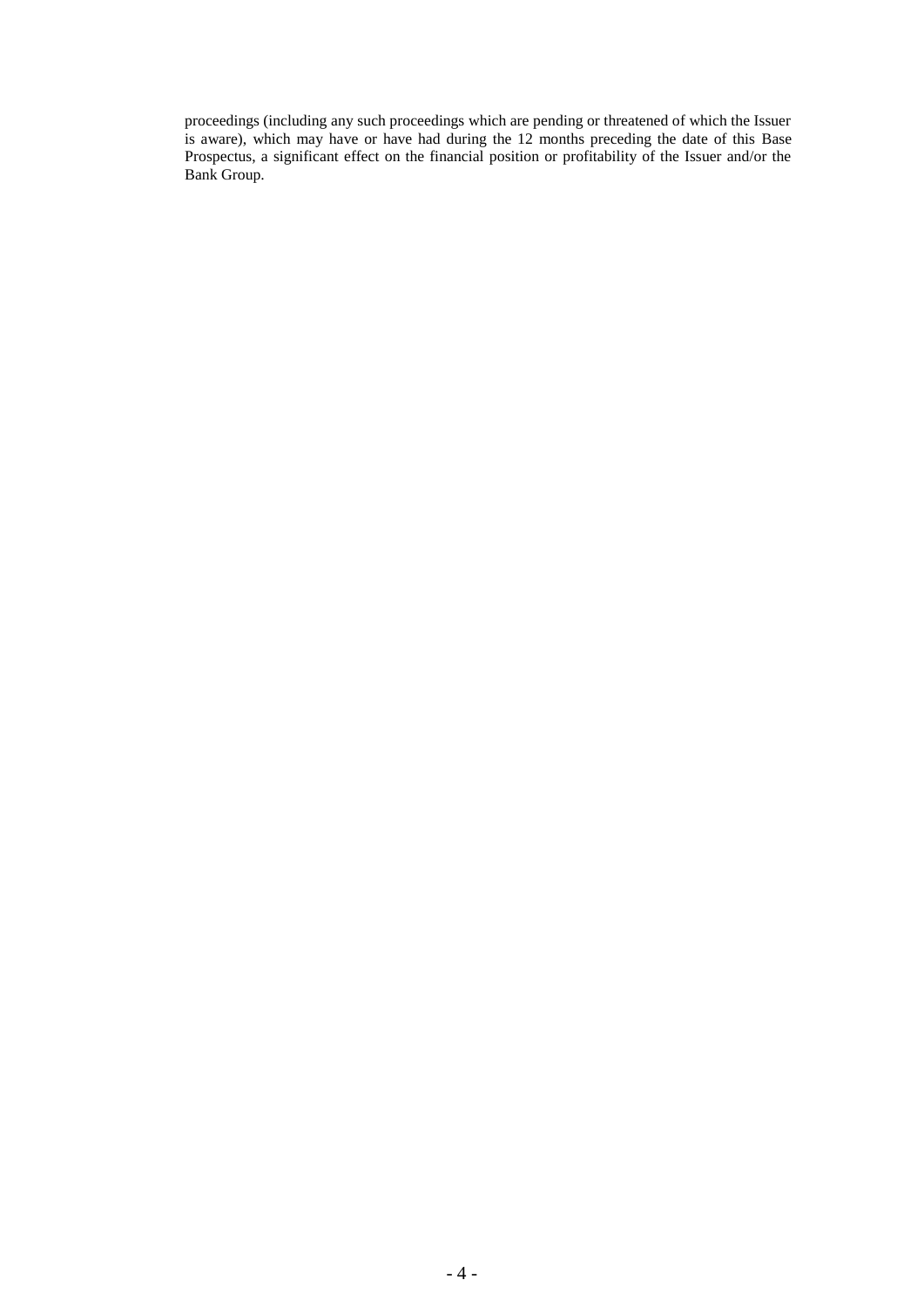### **ANNEX**

1. In the section entitled "*Risk Factors - Risks Relating to the Notes – Risks related to the structure of the Notes*", the following amendments shall be made:

The risk factor entitled "*Certain Notes may be redeemed prior to maturity*" shall be replaced with the following updated information:

#### *Certain Notes may be redeemed prior to maturity*

Unless in the case of any particular Tranche of Notes the relevant Final Terms specify otherwise, in the event that due to a change in law the Issuer would be obliged to increase the amounts payable in respect of any Notes due to any withholding or deduction for or on account of any present or future taxes, duties, assessments or governmental charges of whatever nature imposed or levied by or on behalf of the United Kingdom or any political subdivision thereof or any authority therein or thereof having power to tax, the Issuer may redeem all outstanding Notes in accordance with the Conditions. Furthermore, the Issuer may be entitled to redeem the Notes if the tax treatment for the Issuer in respect of the Notes is negatively altered after their issue date.

If, in the case of any particular Tranche of Notes, the relevant Final Terms specify that the Notes are redeemable at the Issuer's option in certain other circumstances or at any time, the Issuer may choose to redeem the Notes at times when prevailing interest rates may be relatively low or in other circumstances favourable to the Issuer. In such circumstances an investor may not be able to reinvest the redemption proceeds in a comparable security at an effective interest rate as high as that of the relevant Notes.

Furthermore, unless, in the case of any particular Tranche of Notes, the relevant Final Terms specify that the Notes are redeemable at the option of the Noteholders, Noteholders will have no right to request the redemption of the Notes and should not invest in the Notes in the expectation that the Issuer would exercise its option to redeem the Notes. Any decision by the Issuer as to whether it will exercise its option to redeem the Notes will be taken at the absolute discretion of the Issuer with regard to factors such as, but not limited to, the economic impact of exercising such option to redeem the Notes, any tax consequences, the regulatory requirements and the prevailing market conditions. Noteholders should be aware that they may be required to bear the financial risks of an investment in the Notes until maturity.

2. In the section entitled "*Risk Factors - Risks Relating to the Notes – Risks relating to the Notes generally*", the following amendments shall be made:

a. The following risk factor shall be added as the first risk factor in that section:

# *Regulatory action in the event a bank or investment firm in the Group is failing or likely to fail could materially adversely affect the value of the Notes*

#### *The Issuer and the Group are subject to substantial resolution powers*

Under the Banking Act 2009, as amended (the "**Banking Act**") (which implemented in the UK the majority of the requirements of Directive 2014/59/EU of the European Parliament and of the Council establishing a framework for the recovery and resolution of credit institutions and investment firms of 15 May 2014, as amended (the "**BRRD**")), substantial powers are granted to the Bank of England (or, in certain circumstances, HM Treasury), in consultation with the PRA, the FCA and HM Treasury, as appropriate as part of a special resolution regime (the "**SRR**"). These powers enable the relevant UK resolution authority to implement various resolution measures and stabilisation options (including, but not limited to, the bailin tool, described below) with respect to a UK bank or investment firm (currently including the Issuer) and certain of its affiliates (each a "**relevant entity**") in circumstances in which the relevant UK resolution authority is satisfied that the resolution conditions are met. Such conditions include that a relevant entity is failing or is likely to fail to satisfy the FSMA threshold conditions for authorisation to carry on certain regulated activities (within the meaning of section 55B of the FSMA) or, in the case of a UK banking group company that is an EEA or third country institution or investment firm, that the relevant EEA or third country relevant authority is satisfied that the resolution conditions are met in respect of such entity.

The SRR consists of five stabilisation options: (a) private sector transfer of all or part of the business or shares of the relevant entity, (b) transfer of all or part of the business of the relevant entity to a "bridge institution" established by the Bank of England, (c) transfer to an asset management vehicle wholly or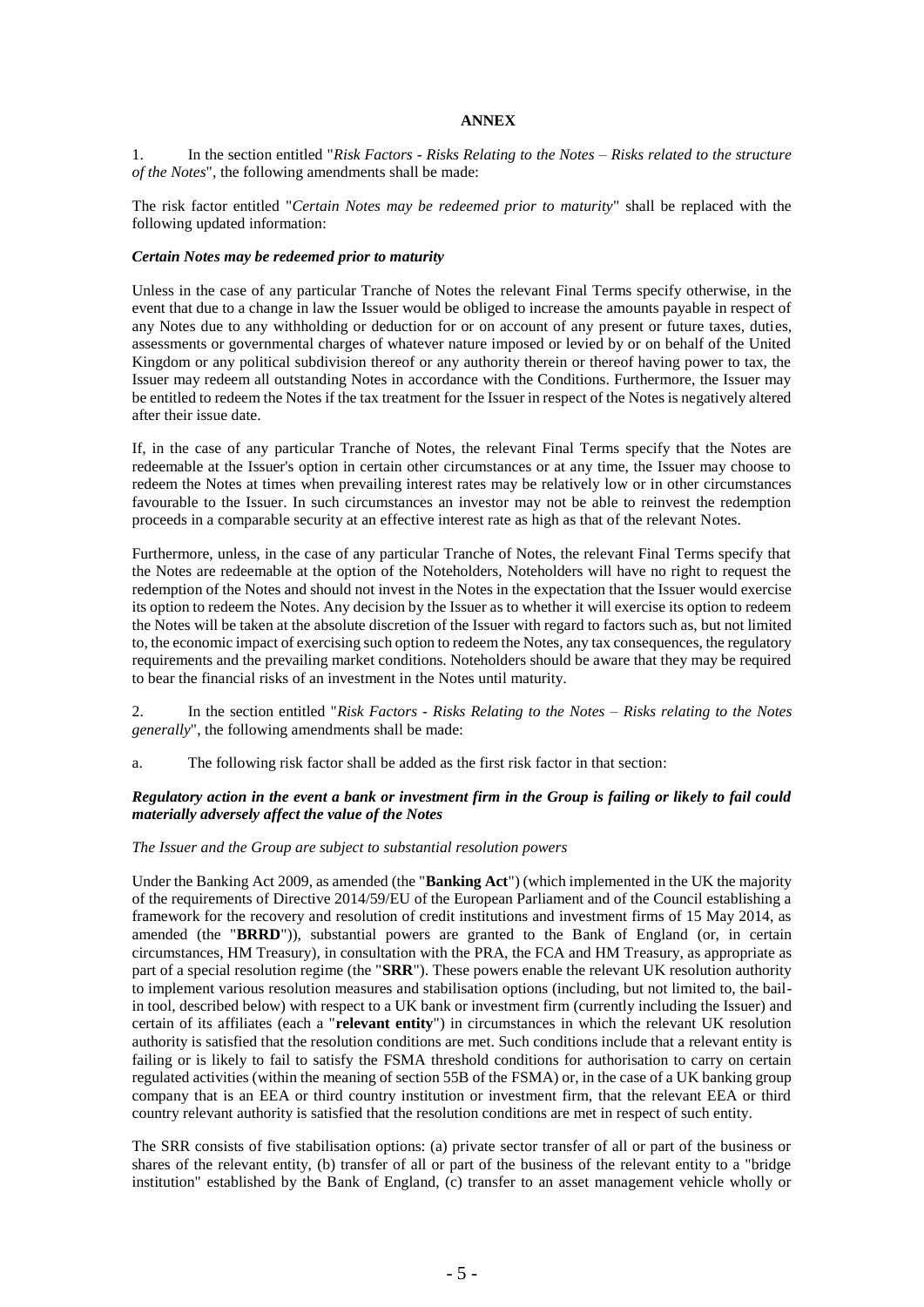partly owned by HM Treasury or the Bank of England, (d) the bail-in tool (as described below) and (e) temporary public ownership (nationalisation).

The Banking Act also provides for additional insolvency and administration procedures for relevant entities and for certain ancillary powers, such as the power to modify contractual arrangements in certain circumstances (which could include a variation of the terms of the Notes), powers to impose temporary suspension of payments, powers to suspend enforcement or termination rights that might be invoked as a result of the exercise of the resolution powers and powers for the relevant UK resolution authority to disapply or modify laws in the UK (with possible retrospective effect) to enable the powers under the Banking Act to be used effectively.

Holders of the Notes should assume that, in a resolution situation, financial public support will only be available to a relevant entity as a last resort after the relevant UK resolution authorities have assessed and used, to the maximum extent practicable, the resolution tools, including the bail-in tool (as described below).

The exercise of any resolution power or any suggestion of any such exercise could materially adversely affect the value of any Notes and could lead to Holders of the Notes losing some or all of the value of their investment in the Notes.

# *Resolution powers triggered prior to insolvency may not be anticipated and Holders may have only limited rights to challenge them*

The resolution powers conferred by the SRR are intended to be used prior to the point at which any insolvency proceedings with respect to the relevant entity could have been initiated. The purpose of the resolution powers is to address the situation where all or part of a business of a relevant entity has encountered, or is likely to encounter, financial difficulties, giving rise to wider public interest concerns.

Although the Banking Act provides specific conditions to the exercise of any resolution powers and, furthermore, the European Banking Authority's guidelines published in May 2015 set out the objective elements for the resolution authorities to apply in determining whether an institution is failing or likely to fail, it is uncertain how the relevant UK resolution authority would assess such conditions in any particular pre-insolvency scenario affecting the Issuer and/or other members of the Group and in deciding whether to exercise a resolution power.

The relevant UK resolution authority is also not required to provide any advance notice to Holders of the Notes of its decision to exercise any resolution power. Therefore, Holders of the Notes may not be able to anticipate a potential exercise of any such powers nor the potential effect of any exercise of such powers on the Issuer, the Group and the Notes.

Furthermore, Holders of the Notes may have only very limited rights to challenge and/or seek a suspension of any decision of the relevant UK resolution authority to exercise its resolution powers (including the bailin tool) or to have that decision reviewed by a judicial or administrative process or otherwise.

## *The relevant UK resolution authority may exercise the bail-in tool in respect of the Issuer and the Notes, which may result in Holders of the Notes losing some or all of their investment*

Where the relevant statutory conditions for use of the bail-in tool have been met, the relevant UK resolution authority would be expected to exercise these powers without the consent of the Holders of the Notes. Subject to certain exemptions set out in the Banking Act (including secured liabilities, bank deposits guaranteed under an EU member state's deposit guarantee scheme, liabilities arising by virtue of the holding of client money, liabilities to other non-group banks or investment firms that have an original maturity of fewer than seven days and certain other exceptions), it is intended that all liabilities of institutions and/or their EEA parent holding companies should be within scope of the bail-in tool.

The Banking Act specifies the order in which the bail-in tool should be applied, reflecting the hierarchy of capital instruments under CRD IV and otherwise respecting the hierarchy of claims in an ordinary insolvency. On 19 December 2018, Her Majesty's Treasury published the Banks and Building Societies (Priorities on Insolvency) Order 2018 (the "**2018 Order**"), which implements Directive (EU) 2017/2399 of the European Parliament and of the Council of 12 December 2017 (the "**Amendment Directive**") amending the BRRD as regards the ranking of unsecured debt instruments in the insolvency hierarchy. The Amendment Directive introduced a new layer in insolvency for ordinary, long-term, unsecured debt-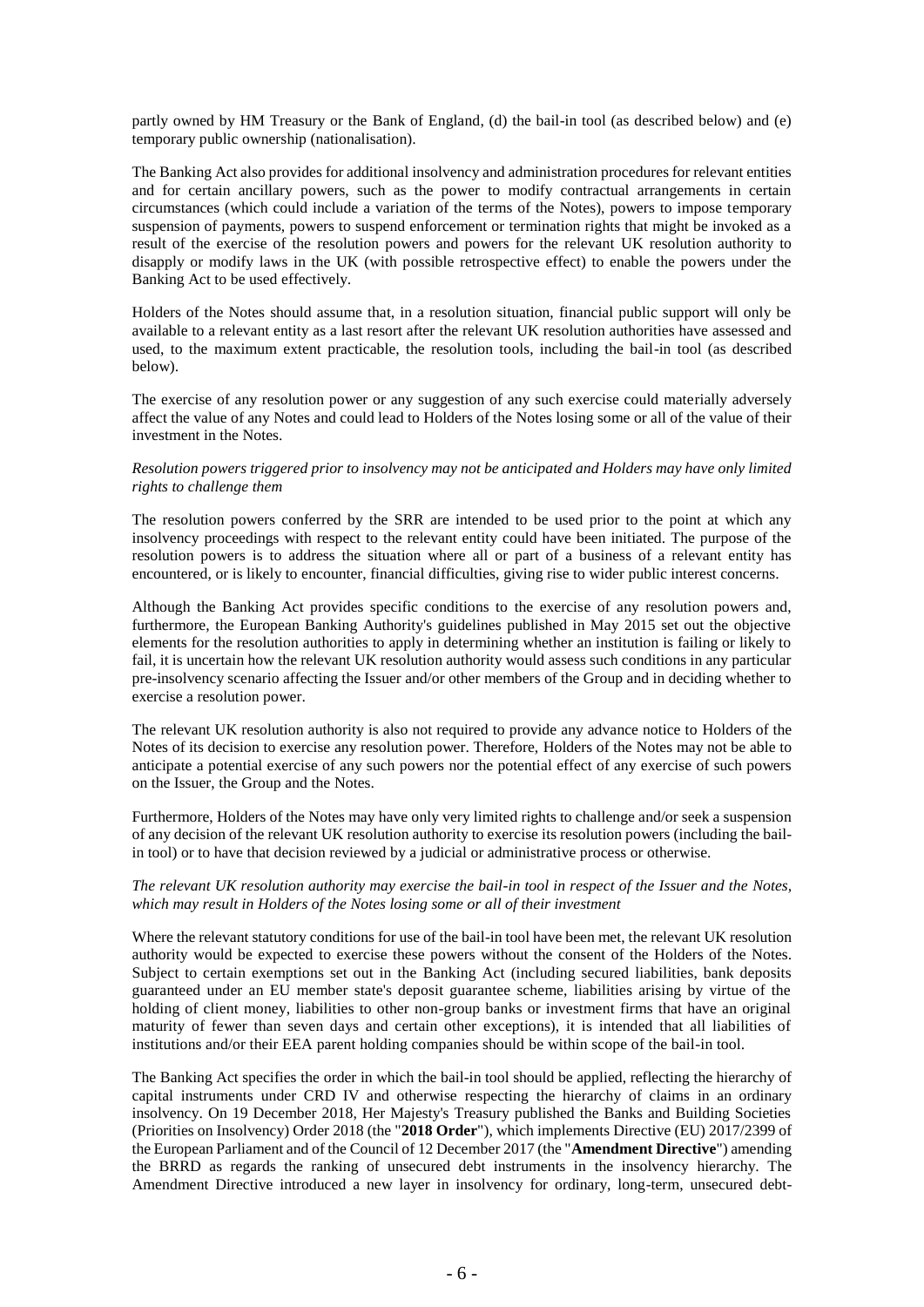instruments issued by credit institutions and financial institutions within their consolidation perimeter that are established within the EU. The 2018 Order splits a financial institution's non-preferential debts into classes and provides that ordinary non-preferential debts will rank ahead of secondary non-preferential debts and tertiary non-preferential debts (all as defined in the 2018 Order).

The bail-in tool also contains an express safeguard (known as "no creditor worse off") with the aim that shareholders and creditors do not receive a less favourable treatment than they would have received in ordinary insolvency proceedings. However, even in circumstances where a claim for compensation is established under the "no creditor worse off" safeguard in accordance with a valuation performed after the resolution action has been taken, it is unlikely that such compensation would be equivalent to the full losses incurred by the Holders of the Notes in the resolution and there can be no assurance that Holders of the Notes would recover such compensation promptly.

The bail-in tool may be exercised in respect of the Notes irrespective of whether the Notes count towards the Group's Minimum Requirement for Own Funds and Eligible Liabilities ("**MREL**"), which is being implemented in the EU and the UK, will apply to EU and UK financial institutions and cover capital and debt instruments that are capable of being written-down or converted to equity in order to prevent a financial institution from failing in a crisis.

The exercise of the bail-in tool in respect of the Issuer and the Notes may result in the cancellation of all, or a portion, of the principal amount of, interest on, or any other amounts payable on, the Notes and/or the conversion of the Notes into shares or other Notes or other obligations of the Issuer or another person, or any other modification or variation to the terms of the Notes. Any such exercise or any suggestion of any such exercise could materially adversely affect the rights of the Holders of the Notes, the price or value of their investment in the Notes and/or the ability of the Issuer to satisfy its obligations under the Notes and could lead to Holders of the Notes losing some or all of the value of their investment in such Notes.

# *As insured deposits are excluded from the scope of the bail-in tool and other preferred deposits (and insured deposits) rank ahead of any Notes issued by the Issuer, such Notes would be more likely to be bailed-in than certain other unsubordinated liabilities of the Issuer (such as other preferred deposits)*

As part of the reforms required by the BRRD, amendments have been made to relevant legislation in the UK (including the UK Insolvency Act 1986) to establish in the insolvency hierarchy a statutory preference (i) firstly, for deposits that are insured under the UK Financial Services Compensation Scheme ("**insured deposits**") to rank with existing preferred claims as 'ordinary' preferred claims and (ii) secondly, for all other deposits of individuals and micro, small and medium sized enterprises held in EEA or non-EEA branches of an EEA bank ("**other preferred deposits**"), to rank as 'secondary' preferred claims only after the 'ordinary' preferred claims. In addition, the UK implementation of the EU Deposit Guarantee Scheme Directive increased, from July 2015, the nature and quantum of insured deposits to cover a wide range of deposits, including corporate deposits (unless the depositor is a public sector body or financial institution) and some temporary high value deposits. The effect of these changes is to increase the size of the class of preferred creditors. All such preferred deposits will rank in the insolvency hierarchy ahead of all other unsecured senior creditors of the Issuer, including the Holders of the Notes. Furthermore, insured deposits are excluded from the scope of the bail-in tool. As a result, if the bail-in tool were exercised by the relevant UK resolution authority, the Notes would be more likely to be bailed-in than certain other unsubordinated liabilities of the Issuer such as other preferred deposits.

# *Under the terms of the Notes, the Holders of the Notes have agreed to be bound by the exercise of any bailin power by the relevant UK resolution authority*

Notwithstanding any other agreements, arrangements, or understandings between the Issuer and any Holder of the Notes, by acquiring the Notes, each Holder of the Notes acknowledges, accepts, agrees to be bound by, and consents to the exercise of, any bail-in power by the relevant UK resolution authority that may result in (i) the reduction or cancellation of all, or a portion, of the principal amount of, or interest on, the Notes; (ii) the conversion of all, or a portion, of the principal amount of, or interest on, the Notes into shares or other notes or other obligations of the Issuer or another person (and the issue to, or conferral on, the Holder of the Notes of such shares, notes or obligations); and/or (iii) the amendment or alteration of the maturity of the Notes, or amendment of the amount of interest due on the Notes, or the dates on which interest becomes payable, including by suspending payment for a temporary period; which bail-in power may be exercised by means of a variation of the terms of the Notes solely to give effect to the exercise by the relevant UK resolution authority of such bail-in power. Each Holder of the Notes further acknowledges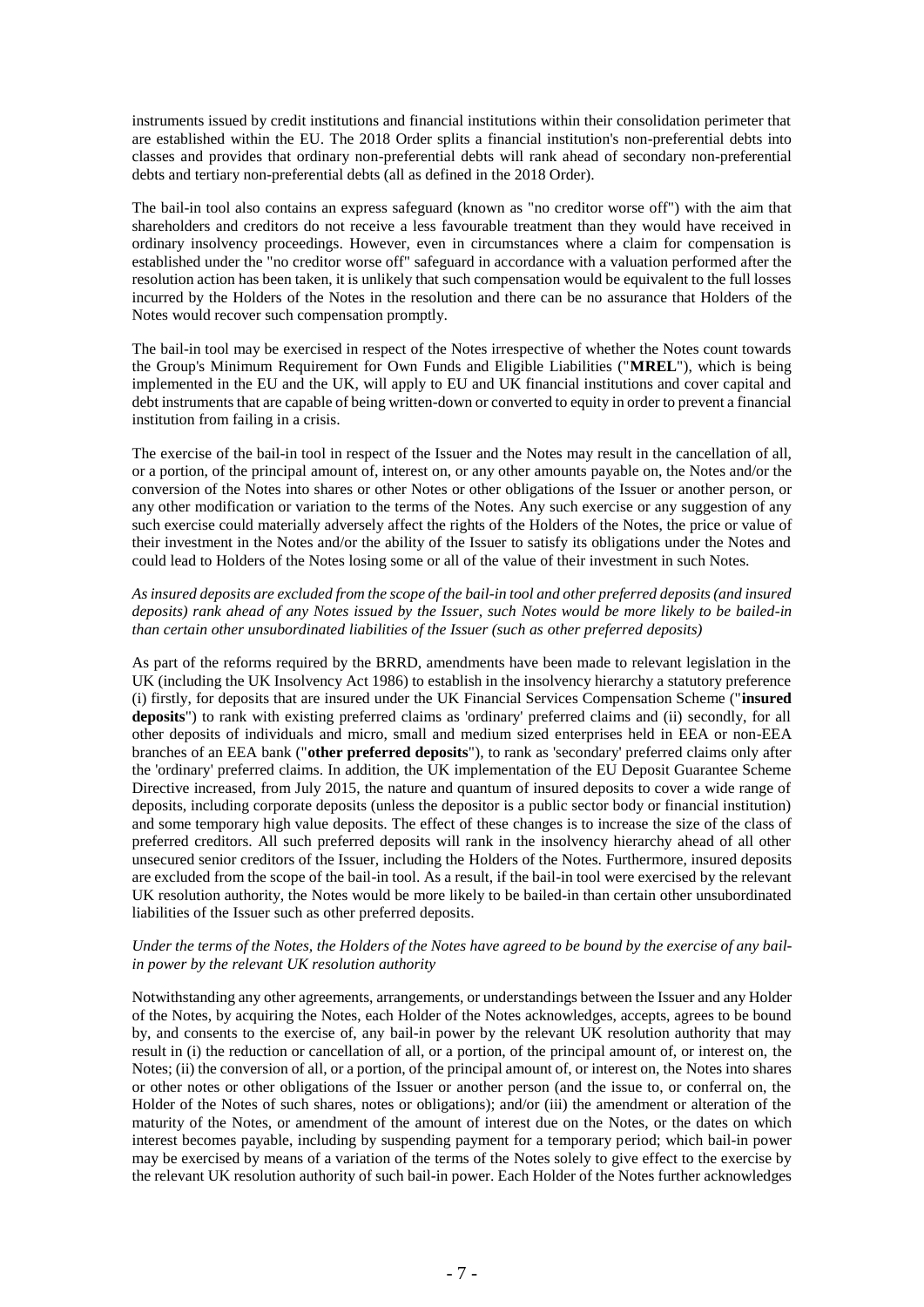and agrees that the rights of the Holders of the Notes are subject to, and will be varied, if necessary, solely to give effect to, the exercise of any bail-in power by the relevant UK resolution authority.

Accordingly, any bail-in power may be exercised in such a manner as to result in Holders of the Notes losing all or a part of the value of their investment in the Notes or receiving a different security from the Notes, which may be worth significantly less than the Notes and which may have significantly fewer protections than those typically afforded to debt securities. Moreover, the relevant UK resolution authority may exercise the bail-in power without providing any advance notice to, or requiring the consent of, the Holders of the Notes.

In addition, under the terms of the Notes, the exercise of the bail-in power by the relevant UK resolution authority with respect to the Notes is not an Event of Default (as defined in the terms and conditions of the Notes). For more information, see the terms and conditions of the Notes.

b. The risk factor entitled "*The proposed Resolvability Assessment Framework could increase compliance costs and impact market perceptions of the Issuer and/or the Group and in turn affect the value of the Notes*" shall be replaced with the following updated information:

# *The Resolvability Assessment Framework could impact market perceptions of the Issuer and/or the Group and in turn affect the value of the Notes*

The Banking Act and associated FCA and PRA rules contain requirements relating to recovery and resolution plans, early supervisory interventions and the resolution of firms (including the bail-in tool). The Bank of England has made a commitment to parliament that major UK banks will be fully resolvable by 2022. To satisfy this commitment, the Bank of England and the PRA have published final rules for a resolvability assessment framework (the ''**Resolvability Assessment Framework**''), with full implementation of the framework required by 2022, which will require the largest UK banks (including the Group) to carry out realistic assessments of their preparations for resolution.

The Resolvability Assessment Framework is implemented through:

- a Statement of Policy from the Bank of England, which sets out the Bank of England's approach to assessing resolvability for UK firms with a bail-in or partial transfer resolution strategy (including the Group) and for material subsidiaries of overseas firms. The Bank of England will assess firms against three resolvability outcomes they must meet by 2022: (i) adequate financial resources; (ii) being able to continue to do business through resolution and restructuring; and (iii) being able to communicate and coordinate within the firm and with authorities; and
- PRA rules in the new Resolution Assessment part of the PRA Rulebook, requiring major UK banks (those with £50 billion or more in retail deposits on an individual or consolidated basis, including the Group) to assess their preparations for resolution, submit reports of their assessment to the PRA and publicly disclose a summary of their report. Firms are required to submit their first reports to the PRA by October 2020 (and every two years following) and publicly disclose their summaries by June 2021 (and every two years following).

The Resolvability Assessment Framework is intended to increase public awareness of resolution, help market participants to make better informed investment decisions and incentivise firms to meet the resolvability objectives by 2022.

The new rules on the Resolvability Assessment Framework may affect the way in which the Issuer and/or the Group is perceived by the market which in turn may affect the value of the Notes.

c. The risk factor entitled "*Changes in law may adversely affect the rights of Holders*" shall be replaced with the following updated information:

# *Changes in law may adversely affect the rights of Holders and the market value of the Notes*

The Conditions are based on English law in effect as at the date of issue of the relevant Notes. No assurance can be given as to the impact of any possible judicial decision or change to English law or administrative practice after the date of issue of the relevant Notes. Such changes in law may include changes in statutory,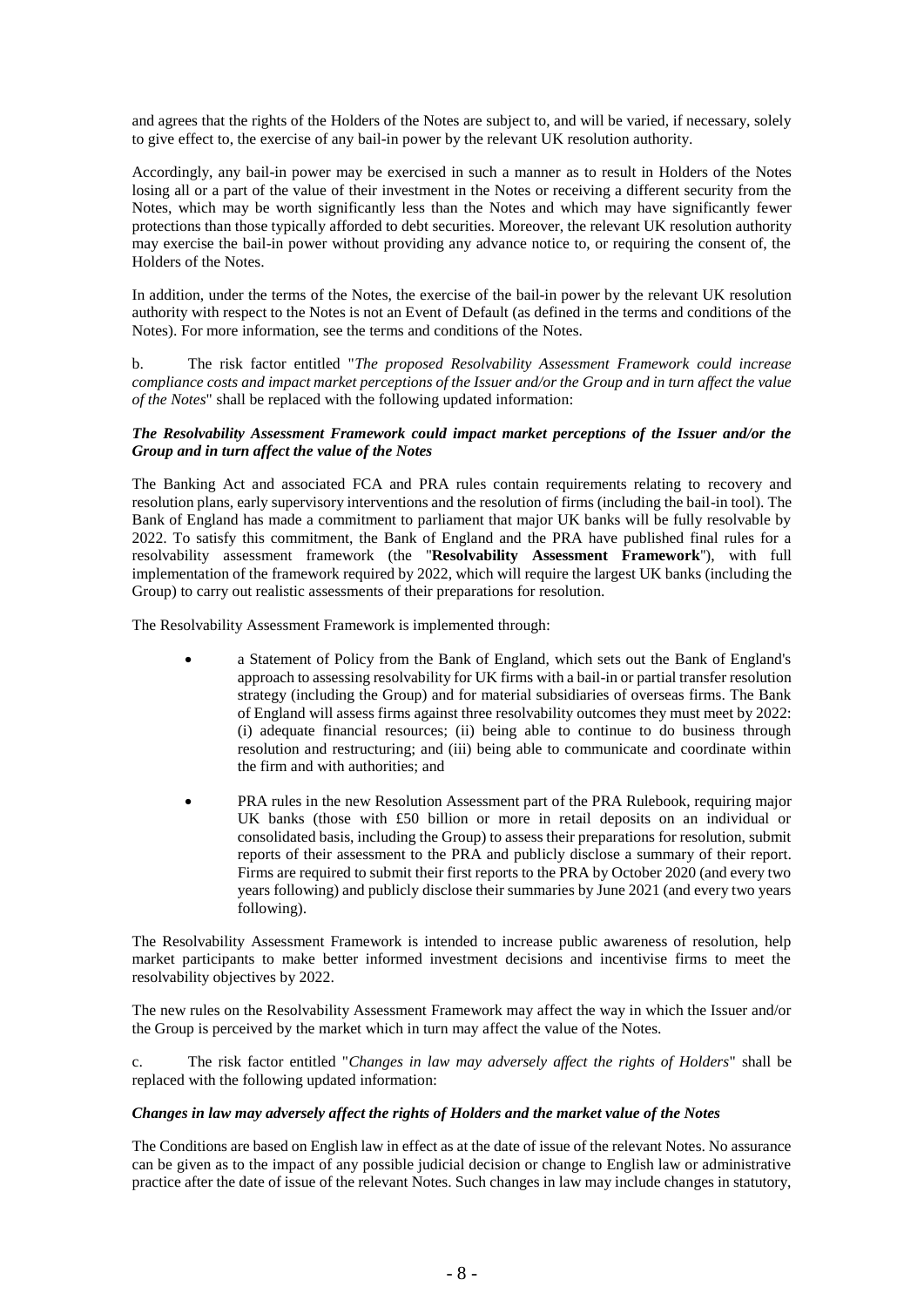tax and regulatory regimes during the life of the Notes, which may have an adverse effect on an investment in the Notes.

In addition, any change in law or regulation that triggers a Tax Event would entitle the Issuer, at its option (subject to certain conditions), to redeem the Notes, in whole but not in part, as provided under Condition 10(b) (*Redemption and Purchase – Redemption for tax reasons*)*.*

Such legislative and regulatory uncertainty could also affect an investor's ability to accurately value the Notes and, therefore, affect the trading price of the Notes given the extent and impact on the Notes that one or more regulatory or legislative changes, including those described above, could have on the Notes.

The financial services industry has been and continues to be the focus of significant regulatory change and scrutiny which may adversely affect the Bank Group's business, financial performance, capital and risk management strategies - see pages 38 and 39 of the 2018 Issuer Annual Report which is incorporated by reference herein for more detail. Such regulatory changes may include higher capital and additional loss absorbency requirements, increased powers of competent authorities and phase-in arrangements for the regulatory capital impact of IFRS 9.

Directive 2013/36/EU of the European Parliament and of the Council of 26 June 2013 on access to the activity of credit institutions and the prudential supervision of credit institutions and investment firms and Regulation (EU) No 575/2013 of the European Parliament and of the Council of 26 June 2013 on prudential requirements for credit institutions and investment firms ("**CRD IV**") implemented the Basel III agreement in the EU and introduced significant changes in the prudential regulatory regime applicable to banks including increased minimum capital ratios, changes to the definition of capital and the calculation of riskweighted assets and the introduction of new measures relating to leverage, liquidity and funding. CRD IV also made changes to rules on corporate governance, including remuneration, and introduces standardised EU regulatory reporting requirements which specify the information that must be reported to supervisors in areas such as own funds, large exposures and financial information.

On 23 November 2016, the European Commission presented a comprehensive package of reforms to further strengthen the resilience of EU banks (the "**EU Banking Reforms**") which proposals amended many of the existing provisions set forth in CRD IV and the BRRD. The changes in the approved text included setting higher capital and additional loss absorbing capacity requirements, increasing the powers of the relevant competent authorities and incorporating the regulatory definition of trading activity, standardised and advanced risk weighted assets calculation methodologies for market risk and new standardised risk weighted assets rules for counterparty credit risk. These changes also included phase-in arrangements for the regulatory capital impact of IFRS 9 and the ongoing interaction of IFRS 9 with the regulatory framework, including changes to relevant accounting standards, which came into force on 1 January 2018 and which resulted in changes to the methodologies which the Group is required to adopt for the valuation of financial instruments.

The text relating to the EU Banking Reforms was published in the Official Journal of the European Union on 7 June 2019 and entered into force on 27 June 2019. The majority of the rules apply from 18 months after that date, however, the principal rules brought into force by the amended CRD IV Regulation (as defined in the Conditions) shall apply from two years after that date.

Further, MREL which is being implemented in the EU and the UK, will apply to EU and UK financial institutions and cover capital and debt instruments that are capable of being written-down or converted to equity in order to prevent a financial institution from failing in a crisis. The Bank of England set interim MREL compliance dates of 1 January 2019 and 1 January 2020, and a final MREL compliance date of 1 January 2022.

Such changes (including, but not limited to, those described above), and the resulting actions taken to address such regulatory changes, may have an adverse impact on the Group's, and therefore the Issuer's, performance and financial condition.